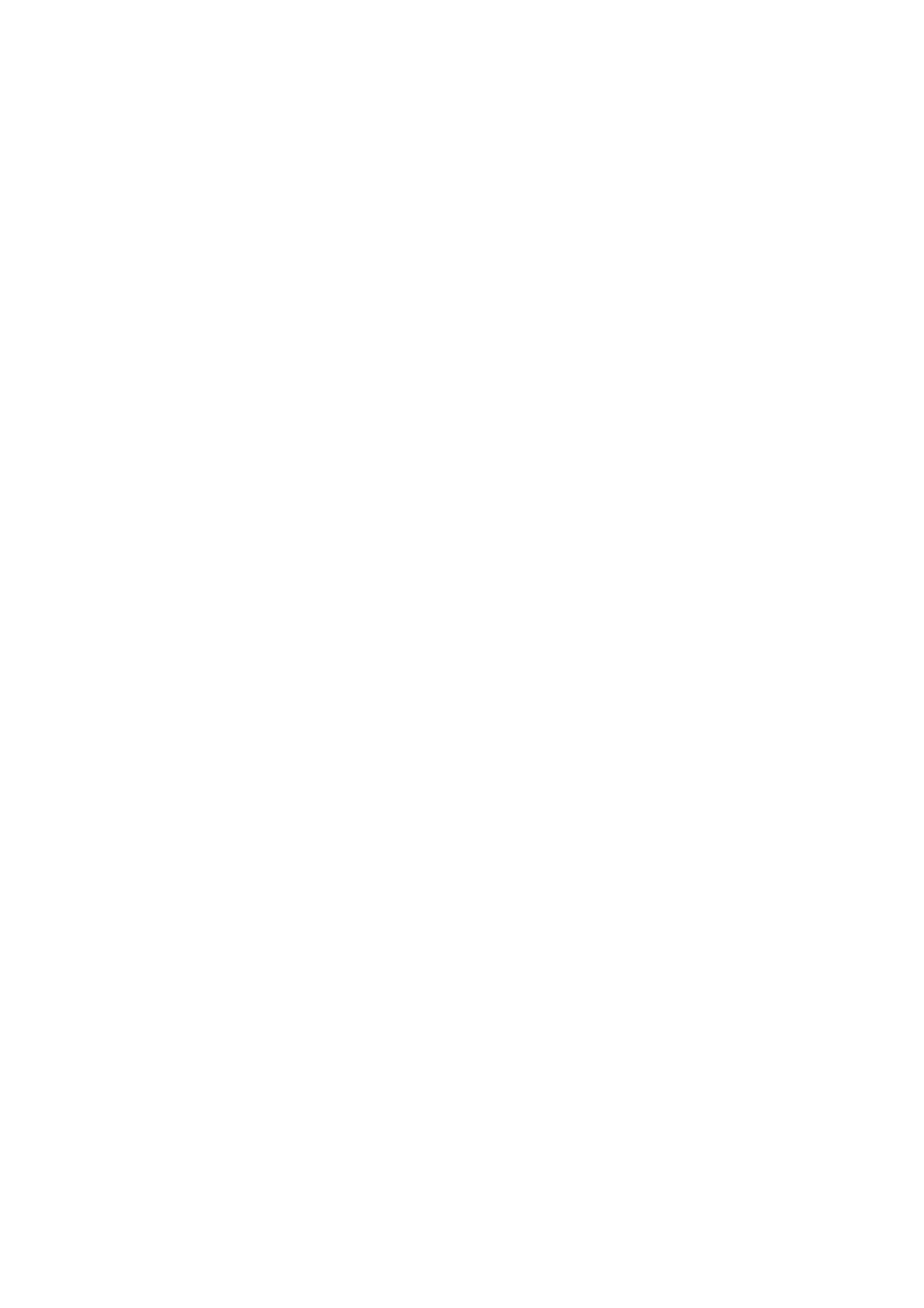# Exposure to respirable crystalline silica

This Guide provides information and recommendations on safety and health matters relating to the processes of handling, cutting and installing TECHNOLOGICAL MARBLE AND QUARTZ from COMPAC, The Surfaces Company.

# Information on safety and health related to respirable crystalline silica  $(SiO<sub>2</sub>)$ .

Respirable crystalline silica is a basic component of the Earth's crust, found in sand, granite, quartz and many other minerals. When workers break, cut, perforate or strike rock containing SiO2, particles in suspension are emitted that may be inhaled , and this is a health hazard in the event that workers are not wearing appropriate protection or if the workplace is not equipped with suitable devices for the suppression of silica dust in the atmosphere.





H372 HAZARD/STOT RE 1: Causes damage to organs (lungs) through prolonged or repeated exposure (inhalation).  $03$ 

#### **PREVENTION**

P260 Do not breathe dust/fume/gas/mist/vapours/spray. P264 Wash hands… thoroughly after handling. P270 Do not eat, drink or smoke when using this product. P284 [In case of inadequate ventilation] wear respiratory protection (P3).



#### FIRST-AID

P314 Get Medical advice/attention if you feel unwell. P501 Dispose of contents/container in accordance with local/regional/national/international regulation.

MARMOL COMPAC, S.A. strongly encourages installers of our products to follow the recommendations given in our Good Practices Guide so as to avoid or minimise exposure to crystalline silica.

Manufacturers and installers of MARBLE and QUARTZ must comply as a minimum with all the laws and regulations related to employee safety and health. In addition to the information contained in the present Guide, it is recommended that manufacturers and installers of COMPAC TECHNOLOGICAL MARBLE and QUARTZ be familiar with the information provided by the European Network for Silica (NEPSI), and their Good Practices Guide for handling silica, as well as with OSHA's Notice of Proposed Rulemaking (NPRM) for Occupational Exposure to Respirable Crystalline Silica.

Visit http://nepsi.eu and www.osha.org for more information.

GOOD PRACTICES GUIDE

**GOOD PRACTICES GUIDE**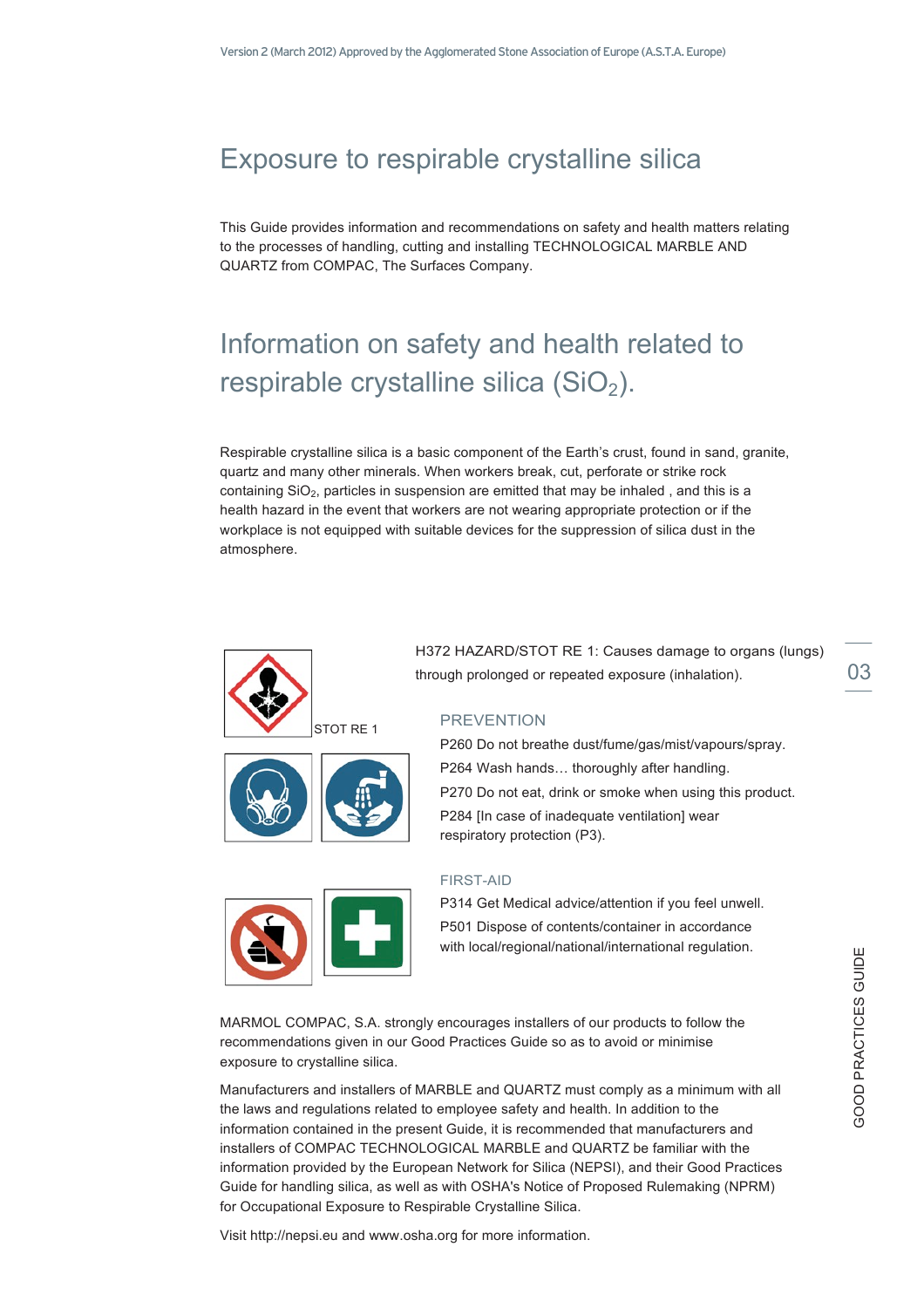The instructions provide information and guidance on:

- Access to the workplace.
- Machinery and equipment with water supplies.
- Localised extraction and filtering systems.
- General ventilation of workplaces.
- Periodic control and maintenance.
- Cleaning methods.
- Dust measurement.
- Other risks: cutting, flying particles, noise, loads.
- Hygiene standards.
- Personal protection equipment.
- Countertop installation.
- Workforce training and information.
- Health Surveillance.

## PREVENTIVE MEASURES

#### Access to the workplace:

Restrict access to work areas to authorised personnel only. Signpost the hazard area.

# Cutting machinery and equipment using water supply systems.

There are two main methods for the control of silica dust: filtering and localised extraction systems, and wet process machinery.

All dry mechanising (without wet processes) are to be avoided.

All jobs involving cutting, shaping, polishing and finishing of materials must be performed using wet-process tools and machinery. When dust is dampened it is prevented from remaining suspended in the air. All water pumps, hoses and nozzles must be maintained in good working order and be cleaned and inspected regularly. In order to prevent electrical hazards when working with water, a ground fault circuit interrupter (GFCI) and impermeable and properly sealed electrical connections to electric tools and equipment must always be used. Workers working in wet areas must also always wear rubber boots.

### Localised extraction and filtering systems

Use a local extraction equipment supplier of recognised quality. For installation, contact qualified engineers for the design and installation of these systems.

The design should have the following elements: an extractor hood; a compartment or other inlet permitting the trapping and containment of the contaminant; pipes to transfer the contaminant outside the work area; a filter or other device for cleaning air, normally placed between the hood and the ventilator; a ventilator or other device for generating an air flow; and finally other pipes for transferring air with airborne particles to the exterior of the workplace.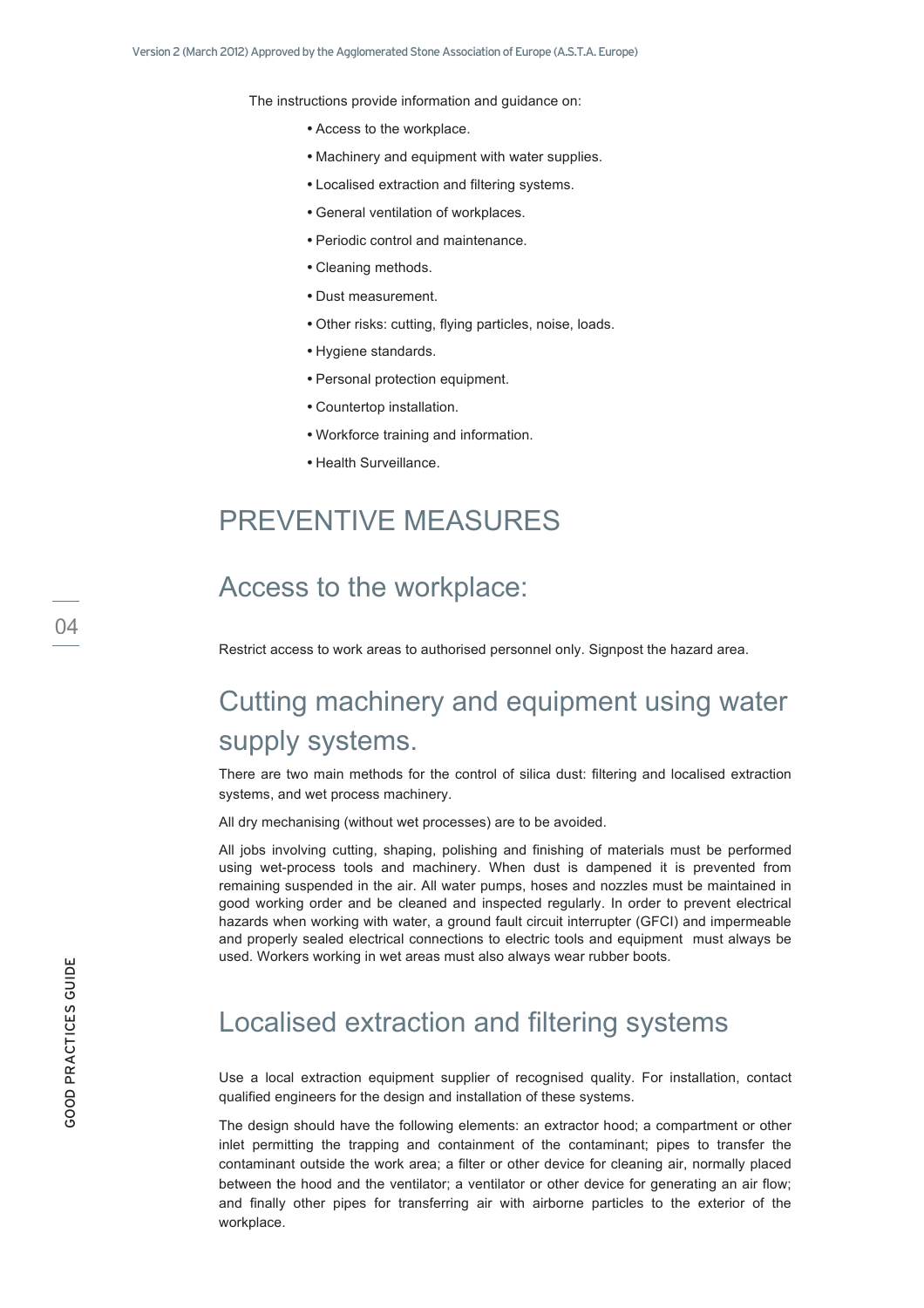• Apply the localised vacuuming point at the source of the dust generation to trap dust. Seal off the dust source as hermetically as possible to prevent airborne spread.

• The localised vacuuming point must be connected to a suitable dust extraction unit (such as a bag filter or cyclone).

• Do not allow workers to remain in a position between the source of exposure and the localised vacuuming point, as this places them in direct contact with the flow of contaminated air. The position of workers on site must be monitored periodically and instructions must be made clear.

• As far as possible, locate the work area away from doors, windows or transit zones so as to avoid air currents that may interfere with localised vacuuming points and cause dust to spread.

- Always ensure that clean air enters the workplace to replace extracted air.
- Pipes should be as sort and as simple as possible; avoid long, complicated and flexible sections.
- Discharge extracted air in a safe place away from doors, windows and air ingress zones.

#### General ventilation of workplaces

A good general ventilation system should be in use at all times, as silica dust is very fine and may remain airborne for various days.

Ensure that the building is suitably ventilated, and if necessary use forced ventilation. Ensure that ventilation systems do not cause accumulated dust to blow away and extend to clean areas.

Foam dust suppression, in which a liquid or foam is applied to the surface of the dustgenerating material can be used to avoid airborne dust from entering entrance or exit routes or transit areas.

Emissions from dust extraction systems used in buildings must comply with local environmental legislation.

#### Periodic control and maintenance

Maintain equipment in good working order at all times and follow the recommendations of the equipment supplier manual.

Clean equipment regularly, at least after each shift. Do not clean dusty areas with dry sweeping or with compressed air. Do not allow dust deposits or waste dust to dry before cleaning.

Maintain local vacuuming points in good working order at all times and follow the recommendations of the equipment supplier or installer. Fans, blowers or ventilators that operate noisily or with excess vibration may be indicative of faulty operation.

Always replace consumables (filters, etc.) in accordance with the manufacturer's instructions.

Never modify any parts of an operational system. If modifications are required, contact the original supplier to ensure that the system can preserve its CE labelling, or have a qualified professional undertake an inspection and risk evaluation. Ensure that you have received and safely stored a user instruction manual and diagram of the system installed. This should include a report on the installation clearly showing the air flows from all ingresses, the air flow rate through pipes and the air pressure at cleaners or filters. Contact your supplier to obtain information on the performance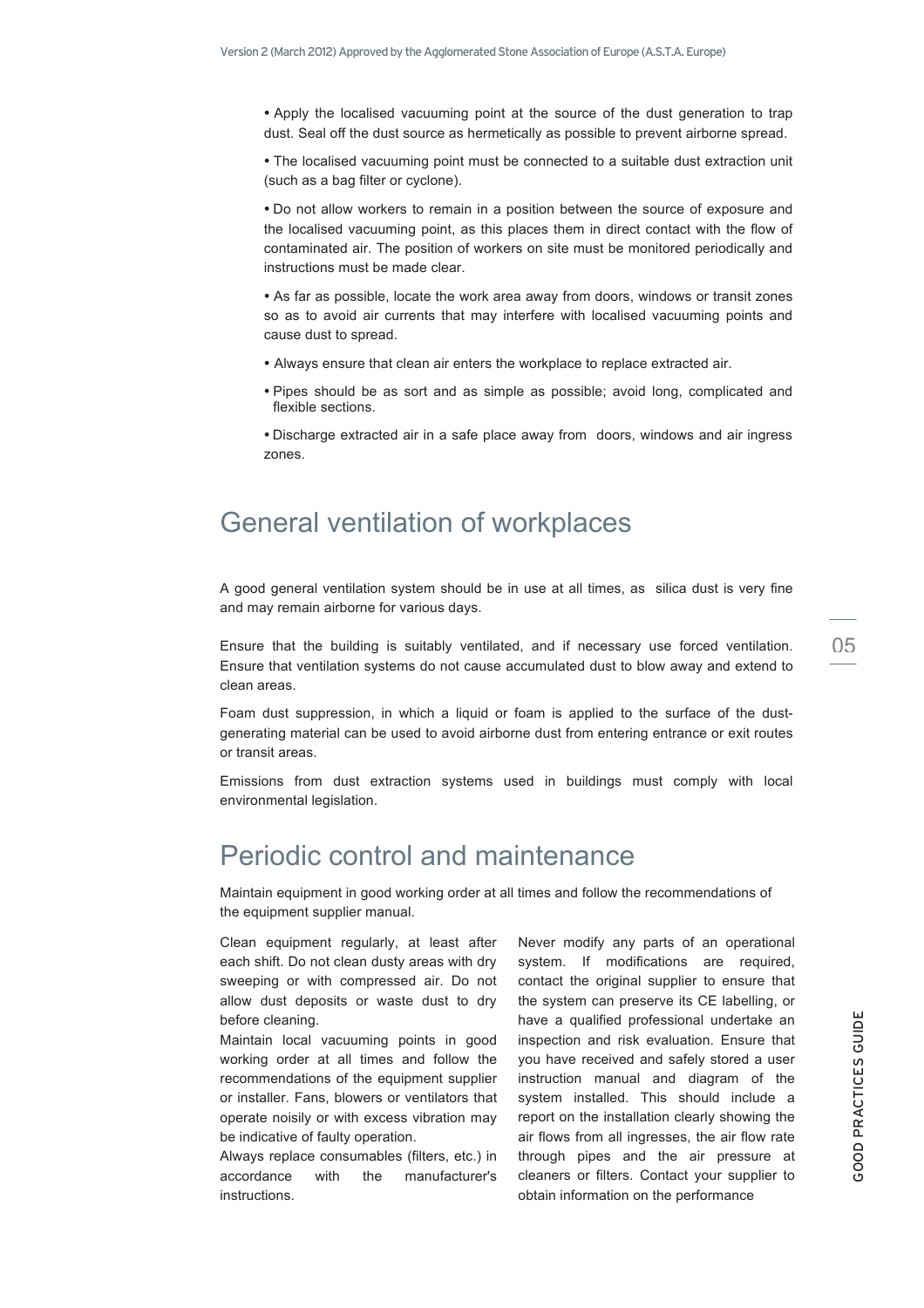as foreseen for the local vacuuming unit. Safeguard this information for comparison with future inspection and testing and results.

At least once a week, visually inspect the equipment for possible signs of damage, and if in constant use, check more often.

# **Cleaning**

Hazardous dust is dust that contains fine particles that are easily airborne and may remain in this state for various days. This is why it is important to implement a suitable cleaning programme on site.

Clean equipment every day, at least once at the end of each shift. Clean the workplace daily. Use wall and floor surfaces that are easily cleaned and maintained and make dust accumulation difficult. Clean floors and other surfaces regularly. Clean all storage facilities and roof or wall extraction areas regularly.

Use cleaning methods with water or vacuuming systems. Do not clean by sweeping with dry brooms. Do not use compressed air, as this increases exposure levels dangerously. Clean spills immediately. Do not allow dust deposits or waste dust to dry before cleaning.

If vacuum cleaning systems are used to remove large-volume spills or breakages involving dusty materials, these vacuuming systems must be designed specifically to avoid overloading or blockages. If it is not possible to use a wet cleaning or vacuuming process, and a

#### Dust measurement

Perform risk evaluations regularly to determine if existing controls are in place and appropriate. Static and personal measurements should be used jointly, as they are complementary It is up to the experts designated by the employers and the employees' representatives to opt for the most adequate solutions, while respecting the national and EU provisions. The sampling strategy, equipment to be used, analysis methods, etc. should be determined by experts in occupational hygiene. Full documentation on the risk evaluation and monitoring programme must be safely kept and a quality system implemented, as above. All personnel involved in sampling activities must give a good example and wear suitable respiratory protection in the required areas. The dust measurement protocol must be implemented regularly. Consult the NEPSI Agreement.

dry cleaning process must be used, ensure that all workers involved wear appropriate personal protection equipment and that steps are taken to prevent crystalline silica dust from extending outside the work area. When necessary, prevent dust from spreading to other levels of the building; use compact flooring and cover these with materials resistant to wear, with a colouring on which dust is visually noticeable.

Control panels or buttons may be protected from dust by using plastic or membranous protections.

When using cleaning methods with water, ensure that there are a suitable number of appropriate water supply outlets and that these are correctly located around the work area. Also ensure that there are a suitable number of appropriate vacuum connections when a centralised vacuum cleaning system is used.





**Main provisions of the NEPSI Agreement**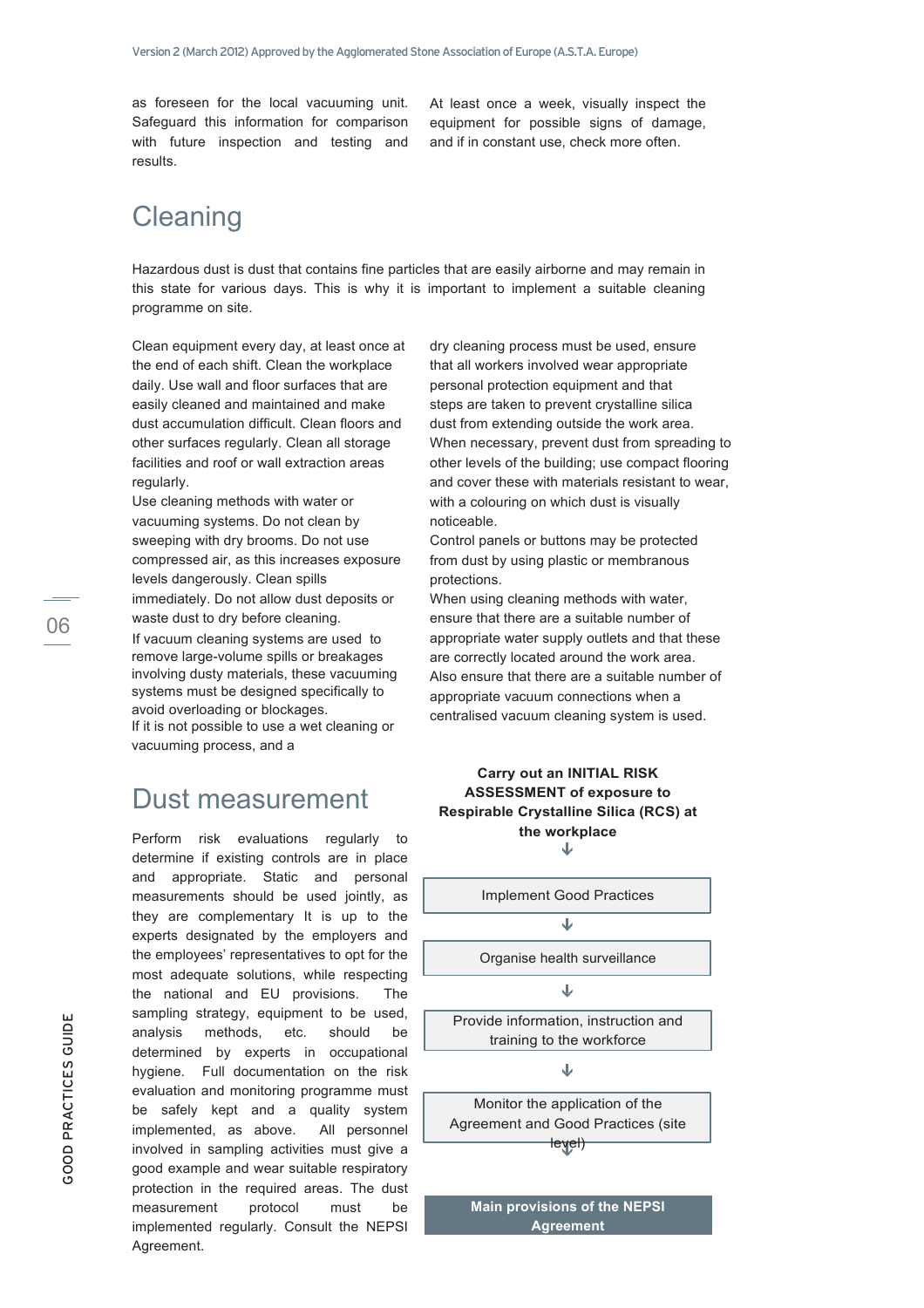# Other risks: cutting, flying particles, noise, load handling.

When using or working with COMPAC TECHNOLOGICAL QUARTZ, workers may be subject to certain hazards such as: blows and cuts from tools, risk of flying particles, exposure to noise, vibrations, and load handling.

- Act in accordance with risk evaluations performed by experts in health and safety.
- Use appropriate tools for each task and maintain them in optimum working conditions.

• Use protection equipment required at each time: respiratory protection mask, gloves, eye goggles, ear protection and high visibility jacket in loading and unloading areas.

• When handling slabs, workers must always wear a helmet as well as other protection equipment.

• Ensure that all slab storage stands have safety bars that prevent slabs from falling off when being lifted or lowered. Safety bars should fit in all stands, in warehouses and also on trucks.

- Workers handling cranes, mobile cranes or forklifts must be appropriately trained.
- Inspect cranes, mobile cranes and forklifts every day for proper operation.

• Have a qualified professional perform spot checks on cranes, mobile cranes or forklifts in accordance with regulations and the manufacturer's instructions.

• Have a qualified electrician perform regular inspections of electrical installations in accordance with regulations and the manufacturer's instructions. 07

• Use mechanical means to transport pieces or heavy materials. As far as possible prevent workers from handling and transporting weights above 20kg by hand or using unusual postures; avoid repetitive movements as well.

# Worktop installation

**Worktops should be delivered with all operations ready-made so as to avoid finishing operations on site. Precise kitchen measurements should be made before shipment.**

**Should worktops require retouching in the home, it is recommended to perform these operations in a well-ventilated place (terrace, balcony, etc.) and as far as possible using wet processes. For these operations, personal protection equipment must be used: type-P3 respiratory protection against crystalline silica particles, goggles and ear protection.**

**If re-touching operations are performed using dry processes, the safety measures are the same, with additional support from a potable dust vacuum system.**

**To handle pieces, use manual suction cups or similar.**

**For grouting in joins, back splashes, plinths, etc. with products such as Solumastik, Colorsil, solvents, etc. use latex gloves and appropriate filters for organic vapours or combined filters.** 

**As far as possible, avoid creating dusty atmospheres, and to finish the installation, all remains of dust should be collected and removed, and the worktop must be thoroughly cleaned.**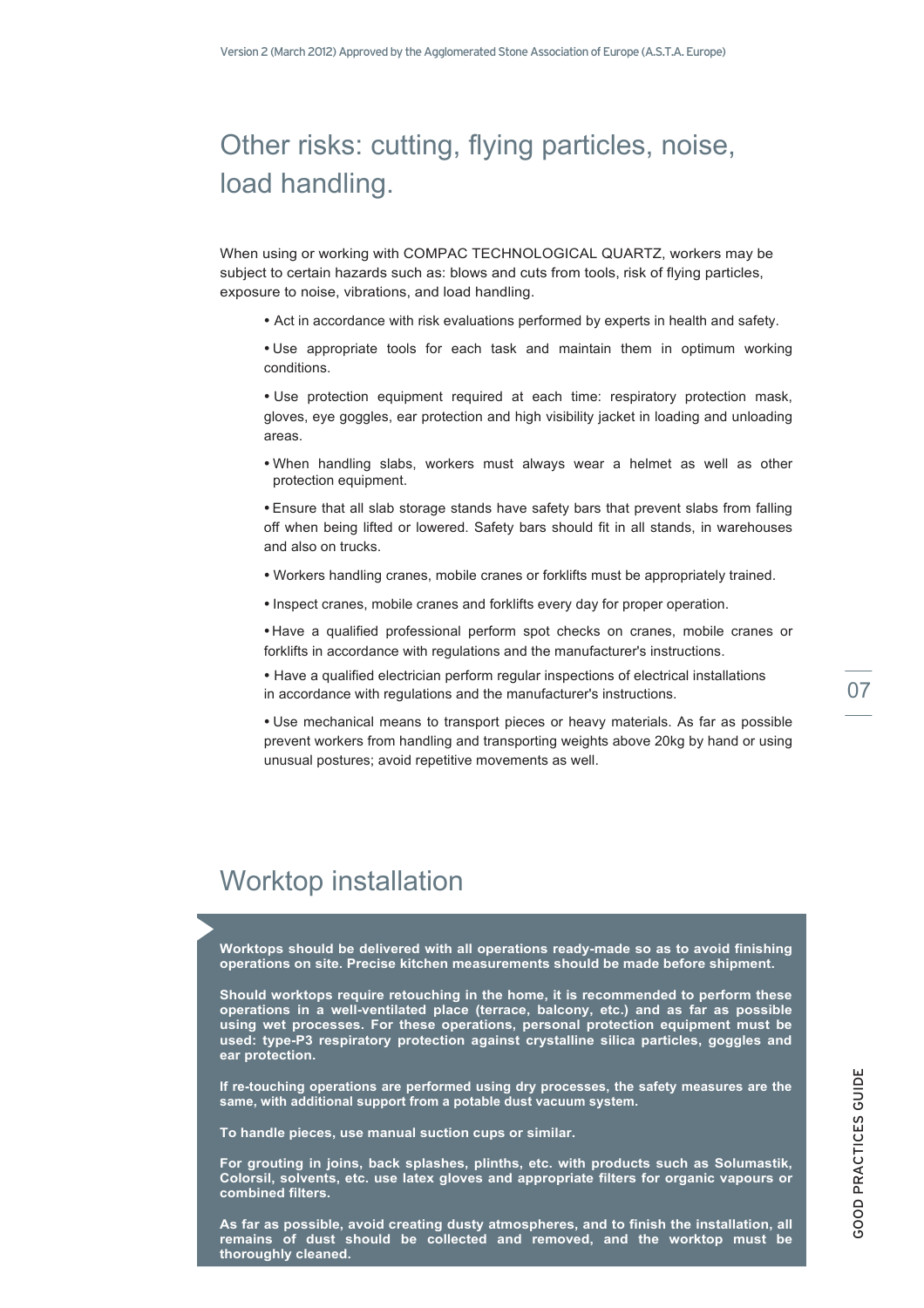# Personal protection equipment (PPEs)

• In work areas or at workstations where risks cannot be totally eliminated, wearing personal protection equipment is compulsory, and these areas must be clearly indicated with the appropriate signs.

• Personal protection equipment must comply with current EC safety and health standards in respect of design and manufacture. The company is responsible for supplying all personal protection equipment, which must bear the EC mark.

• Respiratory protection against silica must be type P3. Bear in mind that facial hair may reduce the effectiveness of a face mask. Operators with facial hair must be equipped with respirators or other alternative equipment.

• When PPEs are used, a company programme should be implemented covering all aspects of equipment selection, use and maintenance.

• When more than one PPE is being worn, ensure that all equipment is fully compatible.

• Check the effectiveness of all respiratory equipment before use. Consult with the supplier as to appropriate adaptation methods.

• Safeguard all registers of delivery of personal protection equipment to workers. Provide for safe and clean storage areas for PPEs when not in use.

### Hygiene standards

•Provide a place for storing worker clothing. Clean clothing should be kept separately from work clothing.

• Work areas must have toilets, showers and washbasins, as well as personalised lockers. Workers should not eat before washing faces and hands and changing out of their work clothing.

• Mark off a specific clean area where workers can prepare food, eat and drink away from their workstations.

• Provide workers with a sufficient amount of clean work clothing, including changes as required.

• Workers handling products with silica dust must wear overalls manufactured in fabric that prevents dust absorption.

• Do not use compressed air to clean off work clothing. Workers must not smoke inside buildings.

# Workforce training and information

Ensure that all personnel receives training on the risks associated with working with COMPAC technological quartz .

Newly admitted workers should participate in training sessions that cover all aspects of safety and health, including the employer's safe work procedures for handling hazardous substances such as respirable crystalline silica.

Use a variety of training methods including visual aids, videos, group discussions and documents.

Worker knowledge levels must be evaluated after each session to ensure that training information has been properly assimilated.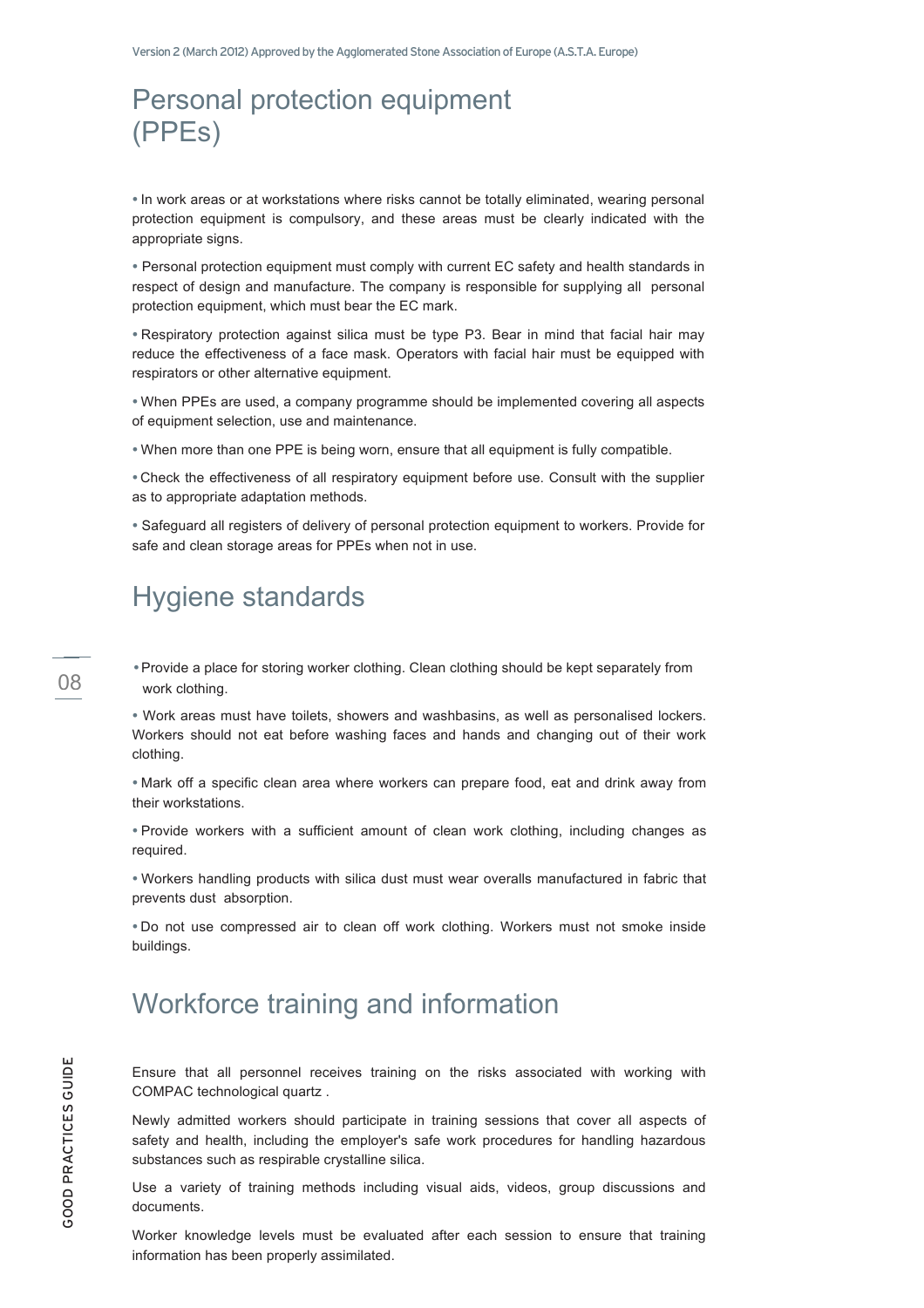Training sessions should be programmed regularly to keep workers up to date on all aspects of health and safety at work.

Inform workers of the consequences of working with respirable crystalline silica dust on their health and safety, as well as other aspects related to this activity, such as noise and other risks.

Specifically, provide information on:

- The good practices they should use at the workplace and safe work procedures to be followed.
- When and how to use respiratory protection equipment (RPEs) or any other personal protection equipment (PPEs).
- Dust control programmes and other corrective measures in place.
- The safety data sheets for the materials being used. The equipment, machinery and tools to be used at the workplace.
- The equipment, machinery and tools to be used at the workplace.

If the measurement of a worker's occupational exposure limits to crystalline silica exceeds the maximum, detailed information should be given to the worker on the results of his or her personal health surveillance.

Participation in training session shall be obligatory. Participation in training sessions must be documented and these register must be appropriately safeguarded.

Workers should be asked for their appraisal of each training session so as to assist in organising future sessions.

## Health Surveillance

Worker health surveillance must bear in mind all those workplaces where people are exposed to silica.

Specific health surveillance protocols must be drawn up and applied for exposed workers.

- Spirometry
- X-rays
- Frequency
- High resolution tomography

In some countries health controls must be made before the worker signs an employment contract. Get accurate information on your country's situation in this regard.

As usual, all companies must comply with all laws and regulations of application.

# PRECAUTIONS

Manufacturers and installers agree to comply at all times with all standards, regulations, ordinances and laws governing the application, handling, storage, manufacture and processing and removal of waste products in respect of COMPAC TECHNOLOGICAL QUARTZ. In particular, manufacturers and installers must carry out regular evaluations of the risks involved in all jobs to be performed and adopt the necessary measures to control and minimise said risks.